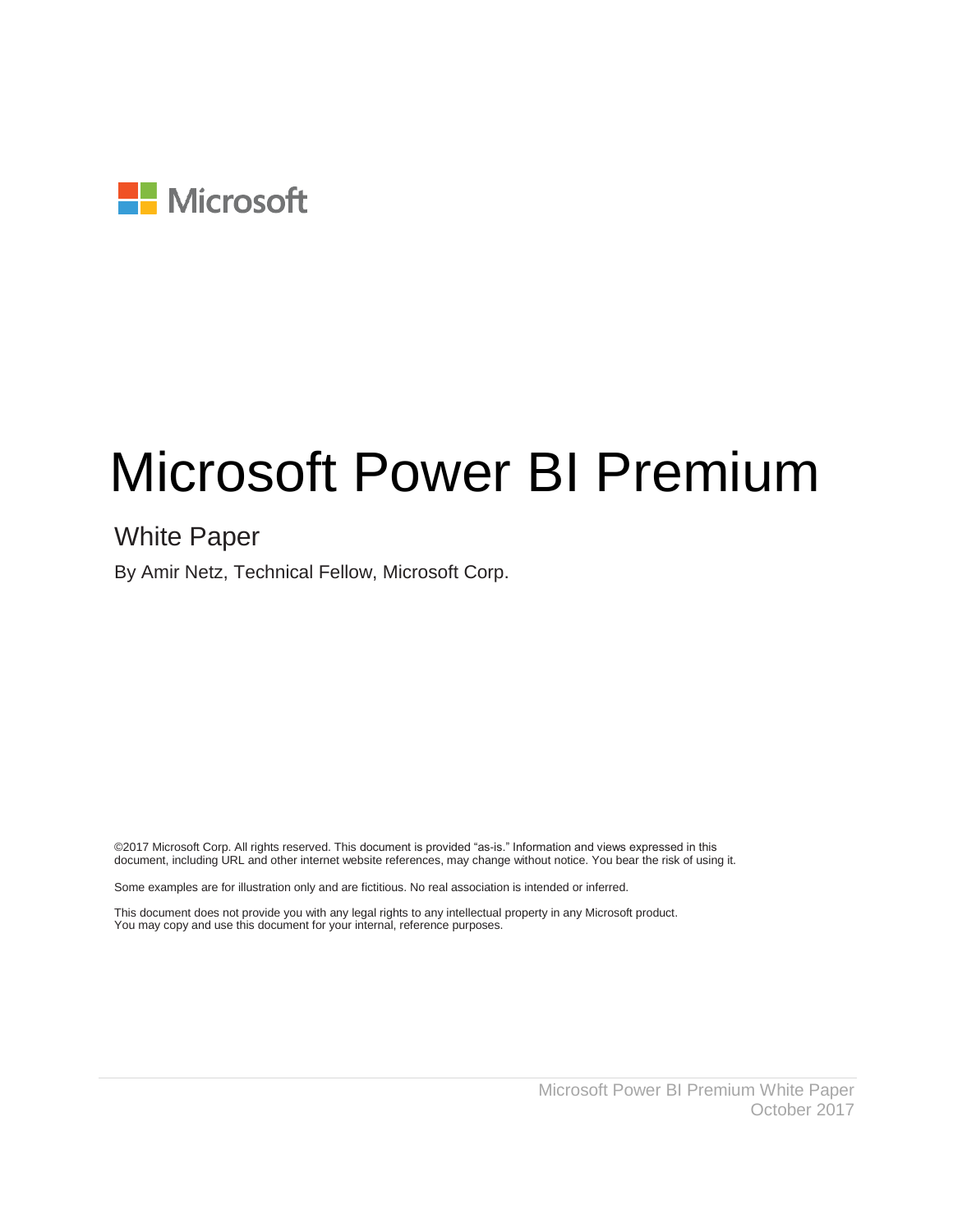### **Introduction**

Since Power BI was introduced in July 2015, it has enjoyed a fantastic reception in the market. The service's "seconds to signup, minutes to wow" approach has helped Power BI deploy in hundreds of thousands of organizations.

As Power BI's adoption evolves from individuals and teams and into large enterprises, the need for new capabilities continues to evolve with it. Enterprises that are adopting Power BI are demanding larger scale, increasedperformance, complete governance and control, and the ability to deploy reports and dashboards to a very large number of employees, in a cost-effective way.

Power BI Premium is designed from the ground up to address the challenges of large enterprise deployments and demanding workloads. A new service architecture was created to optimize for these enterprise scenarios, including the ability for organizations to serve a large number of "readers" — who simply need to view and explore dashboards and reports — in a cost-effective manner and without needing to license each user individually. This white paper will review the basics of Power BI Premium, its vision,

its capabilities, its road map, and its various usage scenarios.

**This white paper describes Power BI Premium, both as it exists when launched and how it will evolve. We believe that by articulating the full vision you can better understand how to leverage Premium most effectively in your organization.**

**Although we at Microsoft are working hard to release those features as soon as possible, know that some unexpected difficulties may arise that delay or change our plans.**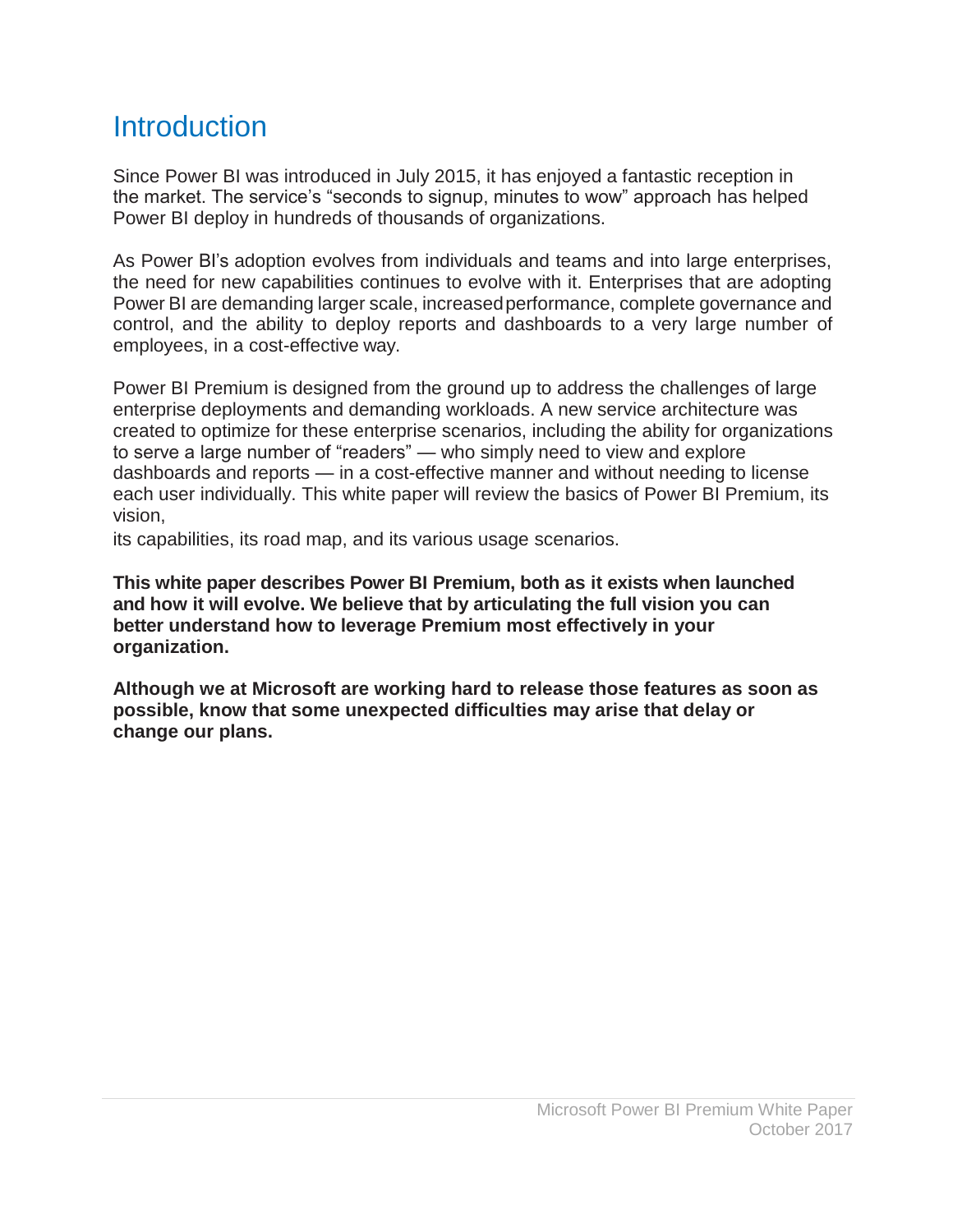# Dedicated capacity with Power BI Premium

The Power BI Premium offering introduces the concept of dedicated capacity, and it is the heart of the offering.

#### **What is dedicated capacity?**

Power BI Premium enables dedicated capacity, a set of resources (read: hardware) reserved for the exclusive use by you—the customer. To understand why having this dedicated capacity is so important, we first must discuss how Power BI works internally.

Microsoft operates large clusters of machines that handle sign-ins, data load and refresh, query processing, rendering of dashboards and reports, natural language understanding, machine learning, sharing content and securing it, connecting to gateways, and powering all the other features of Power BI. In each of these clusters hundreds of machines are working together in concert silently to provide you with the familiar Power BI experience you know and love.

Since all the users of Power BI are sharing the same set of machines (also referred to as the "shared capacity"), controls are in place to make sure that a few users cannot monopolize all the shared capacity in the cluster and disrupt the quality of service for others. Many of the published restrictions of Power BI, like the 1GB model size or the limitation on the number of refreshes per day, are driven by the need to secure excellent quality of service for everyone. Enter Power BI Premium—with dedicated capacity we are offering the opportunity to move away from shared capacity and instead secure your own set of hardware resources to be used exclusively by you and your users.

Since the dedicated resources for Power BI Premium will be used only by you, all the throttles and limitations that we at Microsoft put in to protect you and the other tenants can now be removed. The removal of the restrictions opens Power BI to a whole range of new features that allows for much larger scale, better performance, and fresher data.

And just as exciting as the new features, having your own dedicated capacity also allows you to publish BI content to users throughout the organization and beyond, without having to purchase licenses forthem.

**With Power BI Premium you can distribute all your BI apps to users throughout your organization without requiring per-user licensing.**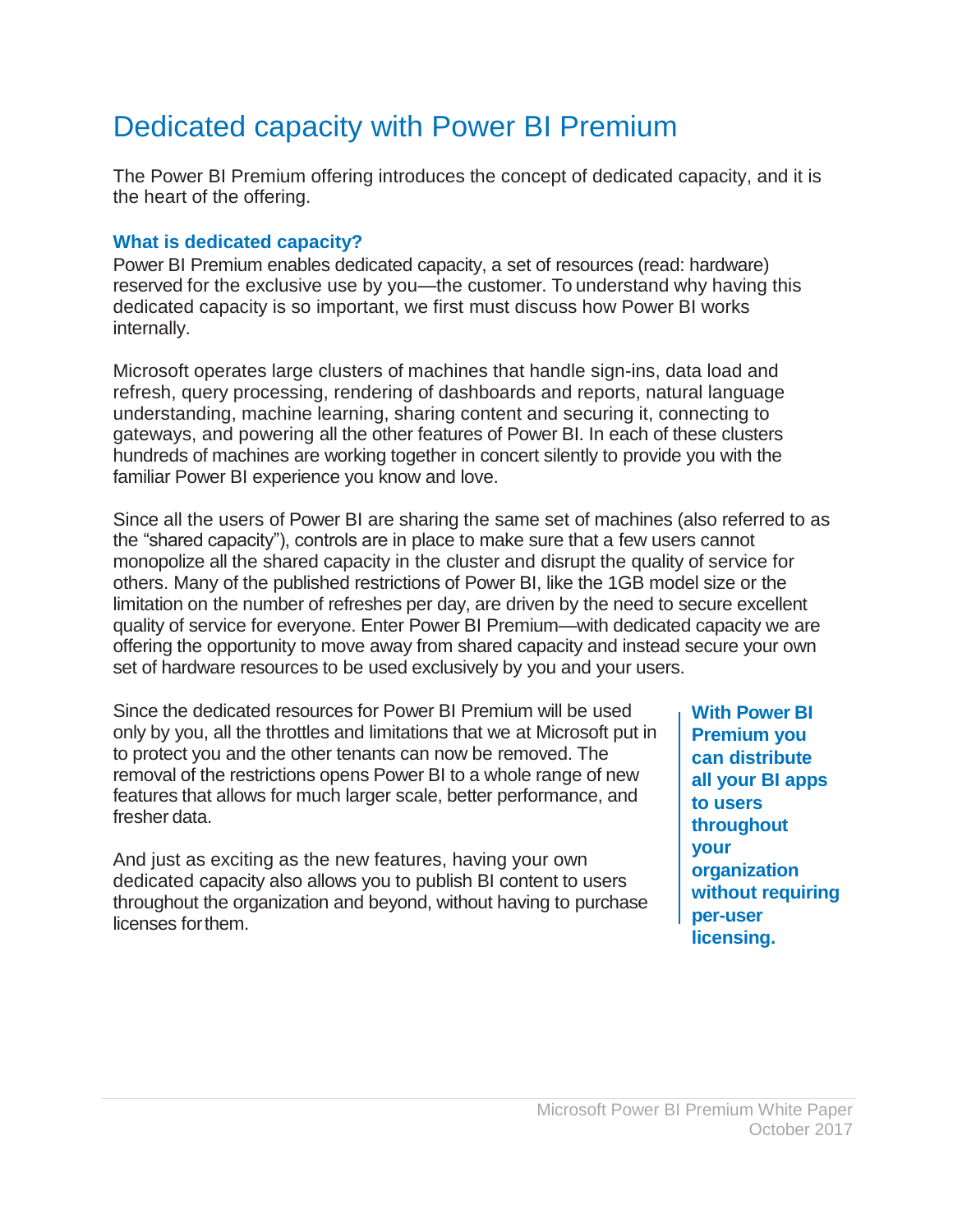With Power BI Premium, we took great care to make sure that although some resources in our cluster become dedicated to your exclusive use, they are still completely integrated into the overall Power BIexperience.

The end users in your organization will continue to log in to Power BI as usual. They will find all their dashboards and reports as usual. They don't have to ever be aware that some (or all) of the BI content is hosted in your dedicated capacity. For your end users, everything works exactly as before.

**Power BI Premium is transparent to end users and does not change their experience.**

Lastly, we know that some organizations are not fully ready to transition all their data and BI architecture to the cloud. We understand the complexities of the real world and the need of some organizations, especially in regulated industries, to keep sensitive data behind the firewall. To accommodate these situations, we also included an on-premises server in Power BI Premium—the Power BI Report Server. Power BI Report Server allows you to keep sensitive data and reports fully behind your firewall, creating a hybrid deployment mixing cloud and on-premises.

### Dedicated capacity nodes: the v-cores

Of course, different BI workloads will require different compute power. Supporting hundreds of users of few reports and dashboards is very different than enabling 100,000 users to consume many BI applications.

So, when you decide to purchase Power BI Premium, you will need to provision enough capacity to support your workload. Capacity is provisioned through purchasing capacity nodes. The capacity nodes you purchase have a certain number of v-cores (which stand for "virtual cores"), memory, and bandwidth that will need to be sufficient to power your BI system.

Each node is composed of a number of v-cores: frontend cores and backend cores.

The frontend cores are responsible for the web service, dashboard and report document management, access rights management, scheduling, APIs, uploads and downloads, and generally for everything that relates to the user experience.

The backend cores are responsible for the heavy lifting: query processing, cache management, running R servers, data refresh, natural language processing, real-time feeds, and server-side rendering of reports and images. With the backend cores, a certain amount of memory is reserved as well. Having sufficient memory becomes especially important when dealing with large data models or with a large number of active datasets.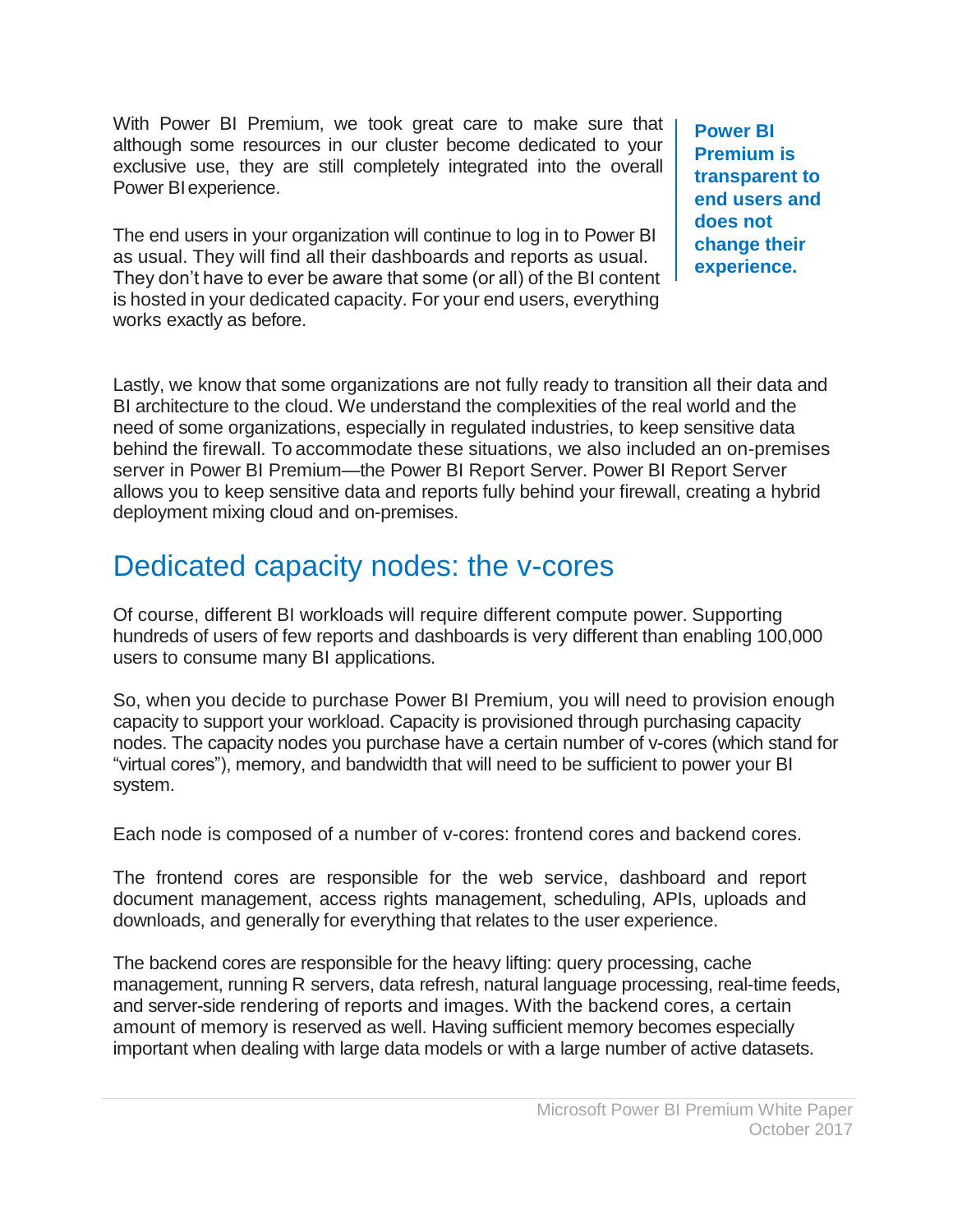The backend cores that do the heavy lifting are fully dedicated to you, and they will not be shared by others. The frontend cores are shared with others, and they are computed as your portion in the pool of machines that handles the shared frontend services in Power BI.

At launch, Microsoft will offer three sizes for Premium capacity—P1, P2, and P3. Each comes with a different number of v-cores and memory size:

| <b>CAPACITY NODE   CORES</b> |            | <b>BACKEND CORES</b>        | <b>FRONTEND CORES</b> |
|------------------------------|------------|-----------------------------|-----------------------|
| P1                           | 8 v-cores  | 4 cores, 25 GB RAM          | 4 cores               |
| P <sub>2</sub>               | 16 v-cores | 8 cores, 50 GB RAM          | 8 cores               |
| P <sub>3</sub>               | 32 v-cores | <b>16 cores, 100 GB RAM</b> | 16 cores              |

#### **How much capacity?**

Calculating how much capacity you'll need is an inexact science. You should plan on provisioning enough capacity to be able to comfortably handle your peak usage. Make sure to plan for some offline scheduled activities such as data refresh, smart alerting, or broad email distributions. If you have not reserved sufficient capacity, your cores could become overloaded and the responsiveness of the system will suffer.

Microsoft has provided a Capacity Calculator on its website to help you plan your Power BI Premium deployment. The calculator uses a simple usage model based on Microsoft experience across many different organizations. However, the variability of the usage patterns is very significant and will depend on many factors including the specific data models used, the number of queries and their complexity, the hourly distribution of the usage of the service, the data refresh rates, the use of advanced features like Q&A, R and email distributions, and other usage patterns. As such you must use the calculator with caution and with tempered expectations—estimating capacity is not an exact science and performance cannot be guaranteed.

Most organizations will experience gradual adoption of the BI system over time. As adoption grows, the capacity utilization will increase. Another factor that will increase the capacity utilization is the planned future functionality of Power BI services on the capacity. Microsoft will gradually be moving more Power BI features and services after the launch to the capacity, and these will consume more of the horsepower. Therefore, Microsoft is providing multiple node size options, e.g., P1, P2, and P3, for customers as their usage grows over time.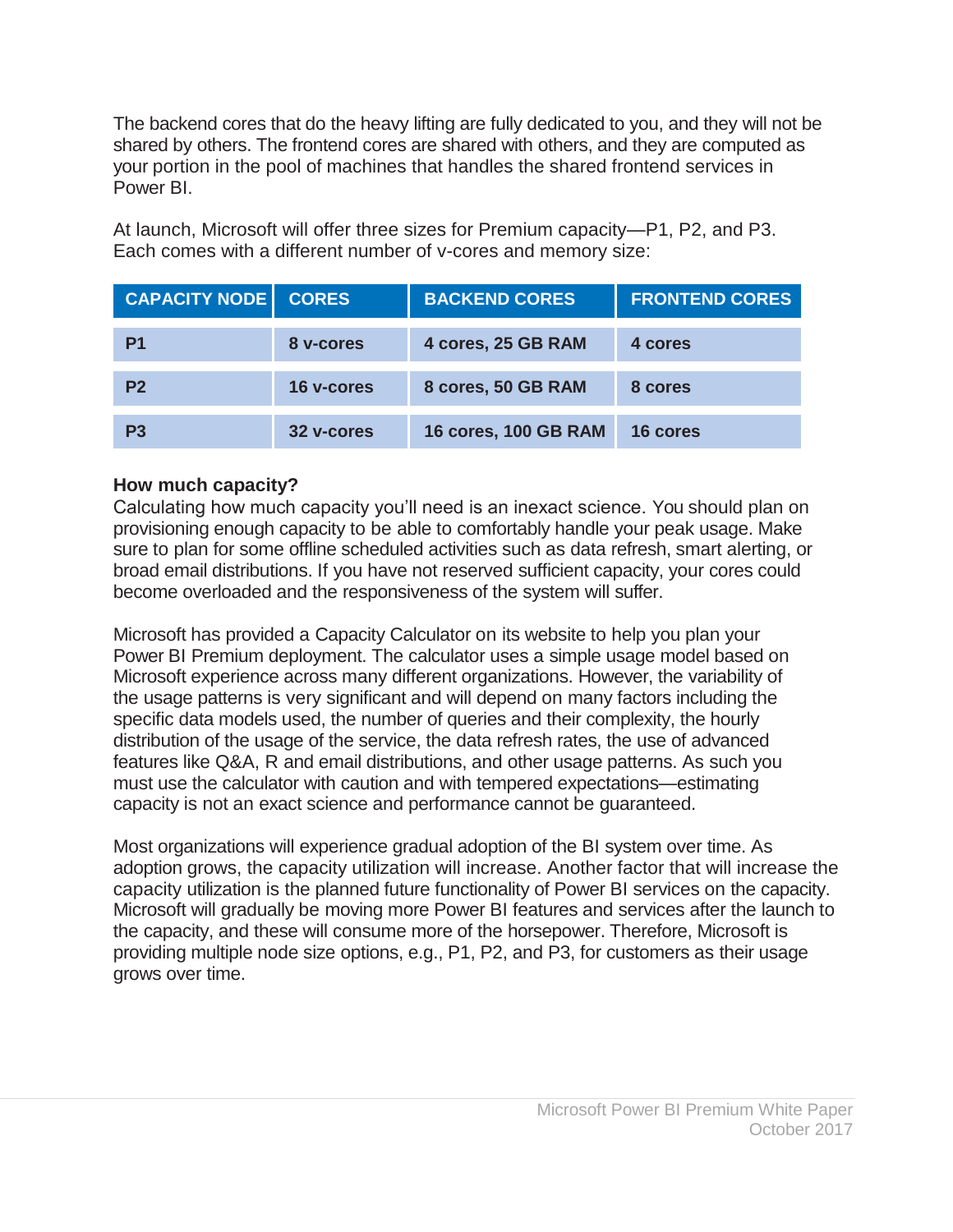All this is to explain that estimating the capacity is not a trivial exercise. But as a cloud service, Power BI provides the flexibility to increase capacity as needed.

Performance and responsiveness are critical to user satisfaction. We strongly recommend that you plan for provisioning enough capacity to secure high performance and with it the success of the deployment and the happiness of your customers.

**Make sure to provision enough capacity to secure peak performance of your BI system, and with it its success.**

#### **Scaling up**

At launch, Microsoft is offering the three initial capacity node sizes shown above. However, additional node sizes available in the future could support data model sizes in the hundreds of gigabytes and tens of processor virtual cores.

#### **Scaling out**

When deploying to a very large number of users, even the largest node size may not be enough. To address large deployments, Microsoft is preparing a scale-out capacity deployment option. With the scale-out option, you will be able to purchase multiple capacity nodes and deploy them together as a single capacity cluster. Power BI will autonomously manage your capacity cluster and will automatically balance the load across the nodes using the same technology it is using in the shared capacity. No extra management overhead will be involved when deploying scale-out capacity.

### Power BI application distribution

For many, the most important capability of Power BI Premium is the ability to build and distribute BI solutions broadly to users, without the need for additional user licensing. This option is like the "per-core" licensing for on-premises servers.

Although you have Power BI Pro licenses to collaborate, create, and publish BI content, using Power BI Premium is perfect when you need to serve a large number of "readers" (aka "viewers"), who simply need to view and explore dashboards and reports. For this class of users, a Power BI Pro license is not necessary, and there is no need to name or count these users when you use the dedicated capacity.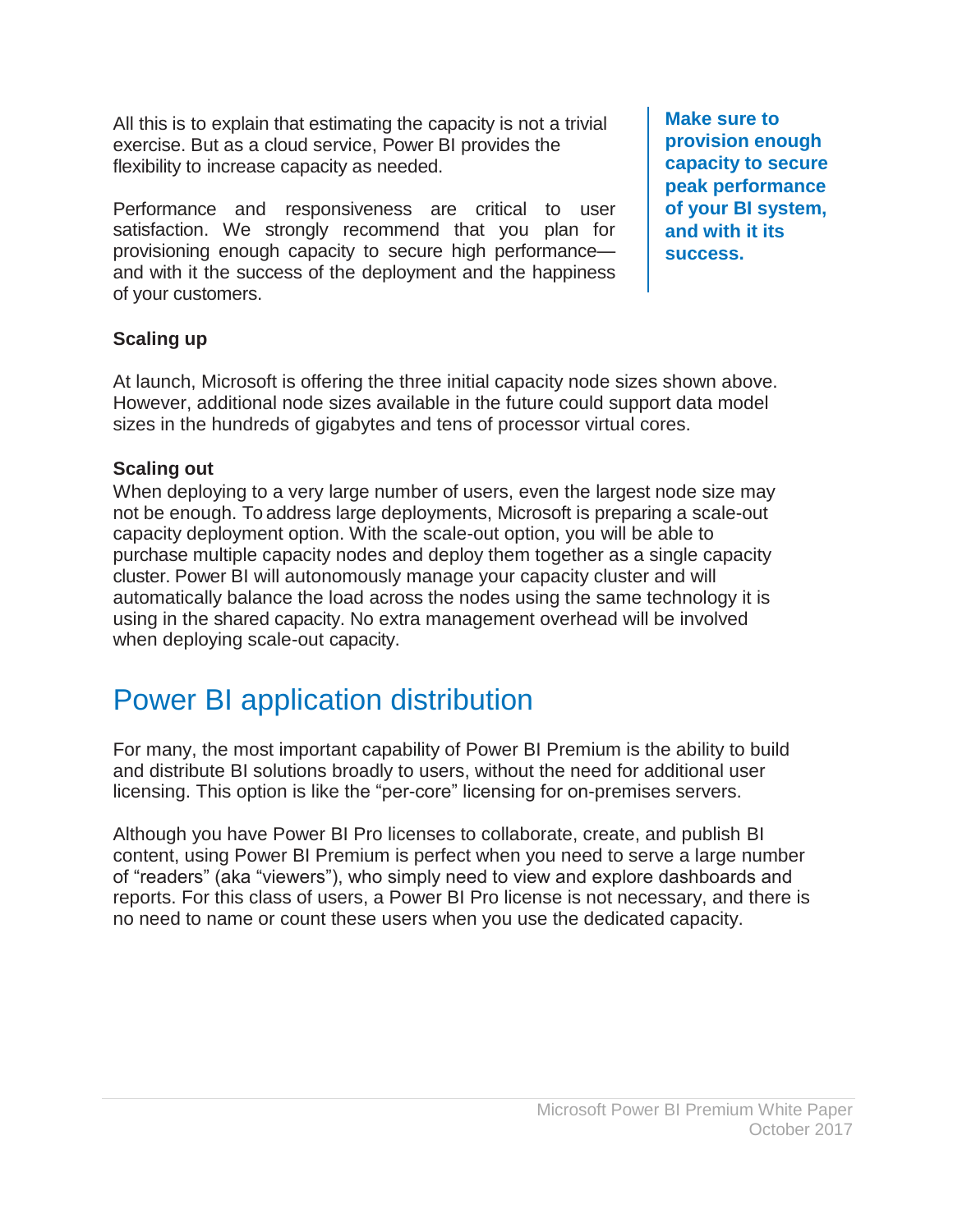To use this option, your BI content will be packaged in a Power BI App and distributed to users. Building apps is very simple—create an App Workspace and collect all the dashboards, reports, and datasets for distribution. When completed, simply publish the app to your selected audience with a couple of clicks. Note that to create apps and publish them, you'll need a Power BI Pro license.

Once apps are created and distributed, any user, regardless of whether they have a Pro user license or not, can view the content contained in the app, which uses the resources of the Power BI Premium capacity. These capabilities include navigating the dashboards, interacting with the reports, and exploring using Q&A and Quick Insights. There is no restriction on the type of content the applications can include. Any supported data source can be used, both on-premises (through the gateway) and in the cloud. Power BI apps are also available on Power BI Mobile and through Cortana.

But for all this to work, you will need to make sure that the Power BI apps are hosted in Power BI Premium capacity. To do that you will need to configure the capacity to include the app workspaces for those apps you'd like to distribute. Once the app workspaces are migrated to the dedicated capacity, the apps can be used freely by end users.

Migrating app workspaces to Power BI Premium is very simple and takes only a couple of minutes. When the migration is completed, your dedicated capacity will provide the compute power to serve the application(s) to the users.

You can also create a Capacity Assignment List and specify the Power BI Pro users, either individually or via a security group, whose applications will automatically be hosted in your dedicated capacity. From that point on, any application workspace created by one of the users in the Assignment List will be automatically migrated to the dedicated capacity without any manual migration. In addition, new users joining your organization who are in the Assignment List will automatically have their personal workspaces created in your capacity. Assigning all the authors in the organization is common when creating a baseload capacity (more on that later).

# The Power BI Premium capacity features and road map

Beyond the ability to distribute BI applications broadly throughout the organization, Power BI Premium offers a range of other very desirable capabilities. The initial release of Power BI Premium will not yet have some of these capabilities, but we intend to iterate following the offering's general availability. Additional planned Premium Capacity capabilities include the following:

#### **Noisy neighbors' isolation** (This capability is available at launch)

The query performance of your reports and dashboards is now protected from the activities of the other users and tenants in the Power BI service. The hardware is exclusively for your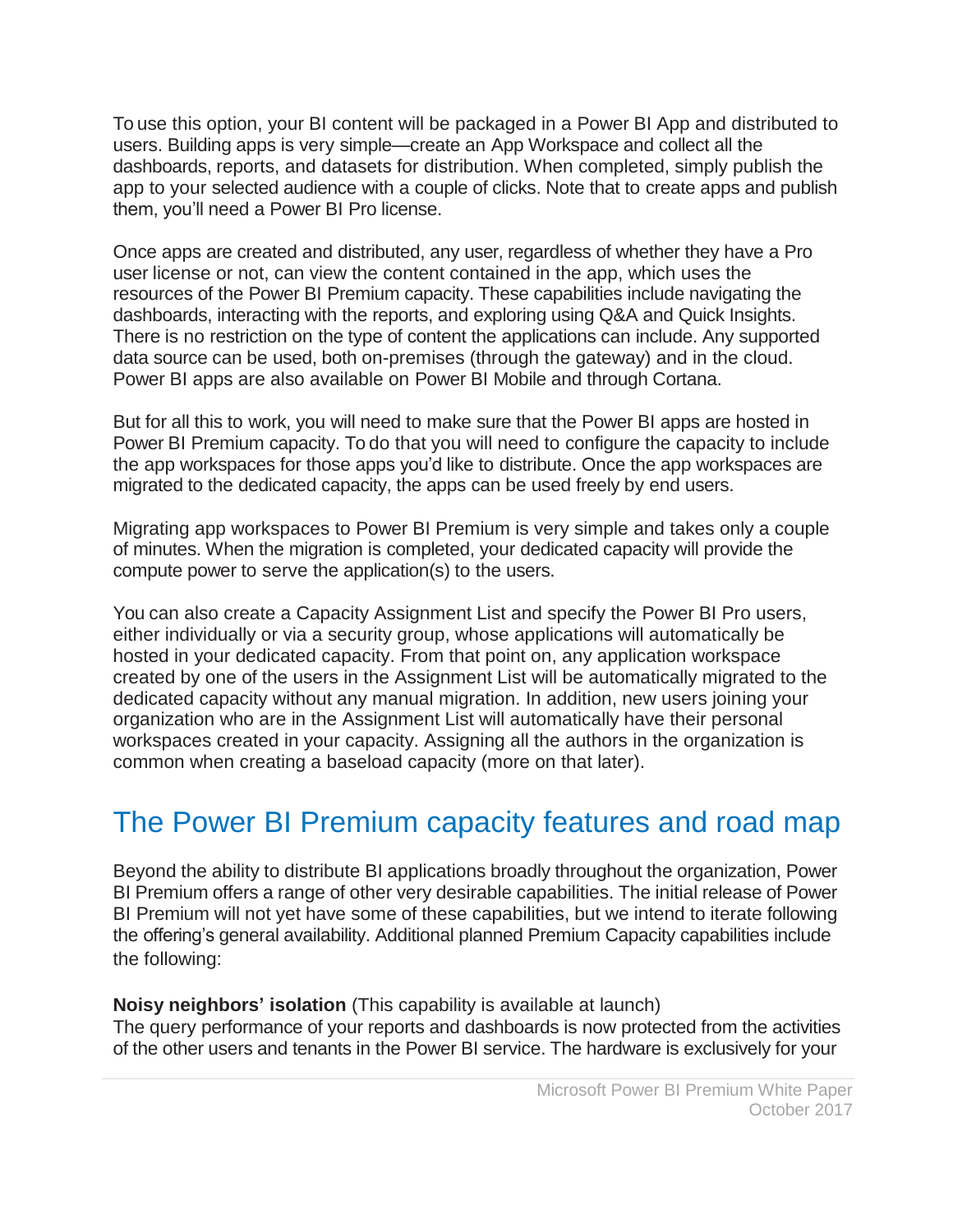use, so only your own workload will affect the performance.

**Huge dataset storage and no user quotas** (This capability is available at launch) With Power BI Premium, you are freed from the standard user quotas of Power BI. Previously, we allowed up to 10 GB per Power BI Pro license in your tenant. With Power BI Premium, you get 100 TB of storage for each capacity you provision.

#### **Higher dataset refresh rates** (This capability is available at launch)

We increased the data refresh frequency limits in Power BI Premium, from eight per day to 48 per day. So, the standard limits on refresh (hourly) is gone, and now you can have your datasets refreshed on a minute-based schedule! This is a great way to ensure that your users are always seeing the latest data.

#### **Large datasets** (Not available at launch)

The standard limitation on the dataset size cached in Power BI is 1 GB. But with Power BI Premium, we will be removing that limitation. You will be able to build models as large as the Power BI Premium dedicated capacity memory can hold. This means that the Power BI Premium P3 SKU will be able to support a dataset with 50 GB of data or more, and upcoming SKUs will offer capacity sizes that allow datasets with hundreds of gigabytes of data!

The increase of the dataset size limits will be done gradually after launch and will be going through thorough testing to ensure that the performance of the system remains high. In addition, to effectively support large datasets, a set of additional features, listed below, will need to be introduced.

#### **Incremental refresh** (Not available at launch)

When the datasets get large, constantly refreshing all the data becomes a lengthy and highly inefficient way of managing the system. An upcoming feature for Power BI Premium is the ability to incrementally refresh the data so that only the newest data from the last day (or hour) is loaded into Power BI.

With Incremental Update, all you have to do is set the refresh policy for the various tables in the model and Power BI will take care of everything else.

#### **Pinning Datasets to Memory (Not available at launch)**

The Power BI system dynamically manages the memory use of the backend cores. When datasets stand idle without any queries hitting them, Power BI will silently evict them from memory to make room for more popular datasets. This dynamic memory management mechanism allows Power BI to host millions of datasets very effectively. However, there are situations when you may want to override thisbehavior.

When datasets are large, bringing them into the backend node's memory may take a while (how long depends on the dataset's size). This could mean that users opening a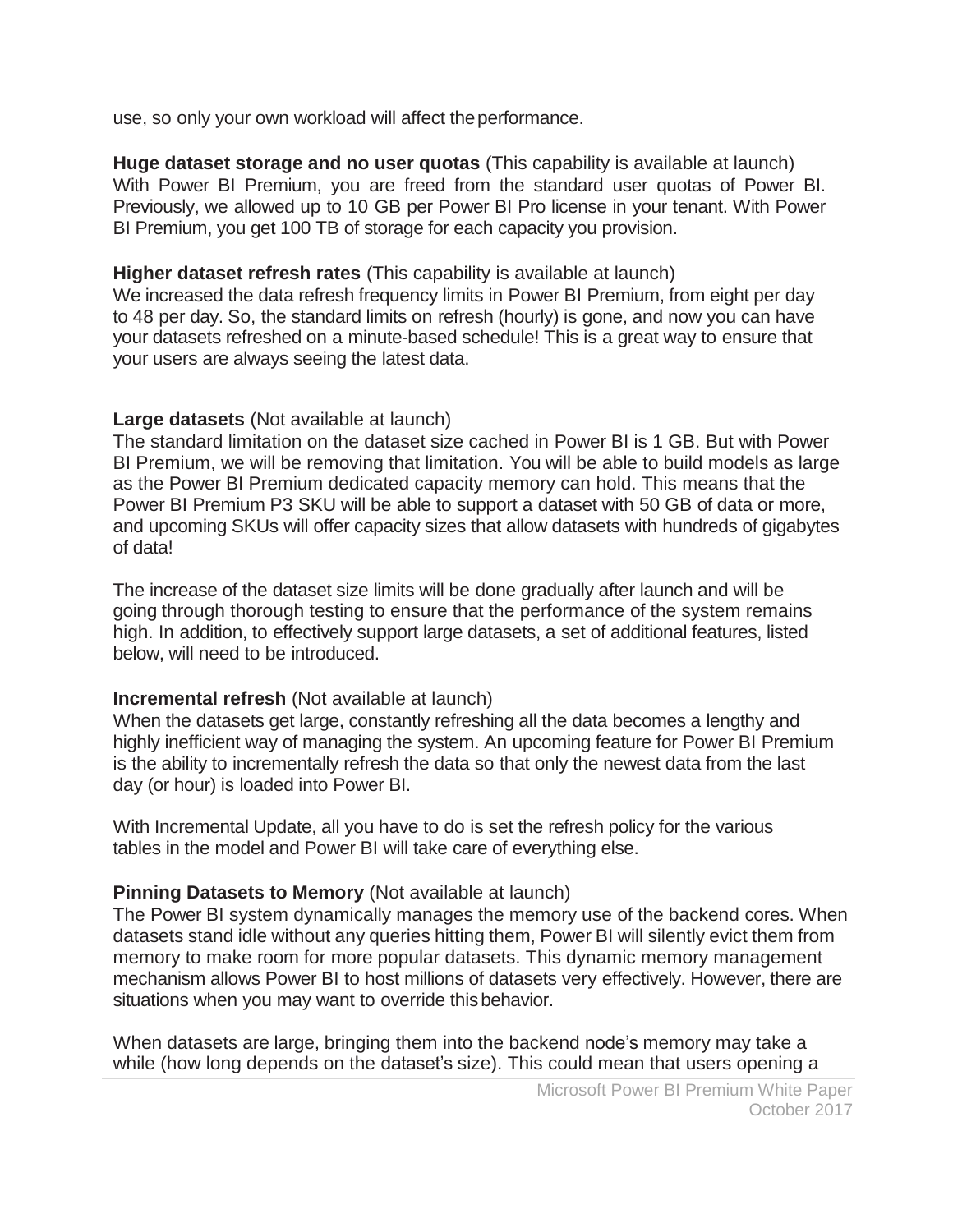report find themselves waiting for the datasets to be loaded to memory before the first query can be executed. If so, consider pinning the dataset to memory, ensuring that Power BI will not evict it. This could be important for datasets where you want to secure the absolute highest quality of service—perhaps the ones powering the CEO's dashboard.

The Pinning Datasets to Memory capability allows you to gain new control over the performance of the BI system.

#### **Dedicated Data Refresh Nodes** (Not available at launch)

Data refresh is a significant CPU-consuming activity that can put a heavy load on the node. Many administrators will schedule the data refresh processing during off-peak hours to avoid affecting the visible performance of the system.

If this is not an option, or you want to secure the optimal performance at all times, you will be able to set some of the nodes (when deploying scale-out capacity) as Data Refresh Nodes. This will separate the interactive query activities from the data refresh activities, ensuring that the interactive performance is maintained at all times.

#### **Read-Only Replicas** (Not available at launch)

When you need to deploy BI applications to a very large user population and you are worried that the number of queries run on the node will overload it, you should consider deploying Read-Only Replicas. With this capability you will be able to mark datasets requiring replicas, and with that copies of the datasets will be automatically created and deployed into the other nodes in your Power BI Premium dedicated capacity. From this point on, Power BI will balance the query load across the nodes.

With Read-Only Replicas you'll be able to handle the largest query load.

#### **Geographic distribution** (Not available at launch)

Capacities can be provisioned in any of the datacenters worldwide where Power BI is available. This supports BI projects where content must reside in certain geographic regions for regulatory or compliance reasons.

In addition, capacities can be set up as geo-replicas to handle the scenarios of global deployments of BI applications. If the dataset is stored in the U.S. and the end user is residing in Australia or China or South Africa, the distance between the user and the data can create performance issues due to bandwidth limitations and the speed of light (seriously).

Geo-Replicas are very similar to Read-Only Replicas, but with this capability the replica is copied to a node in another region. By setting Geo-Replicas you can ensure that users from around the world will connect to a copy of the data close to them and will enjoy the optimal performance and interactivity without concern for the physical distance between the user and the data.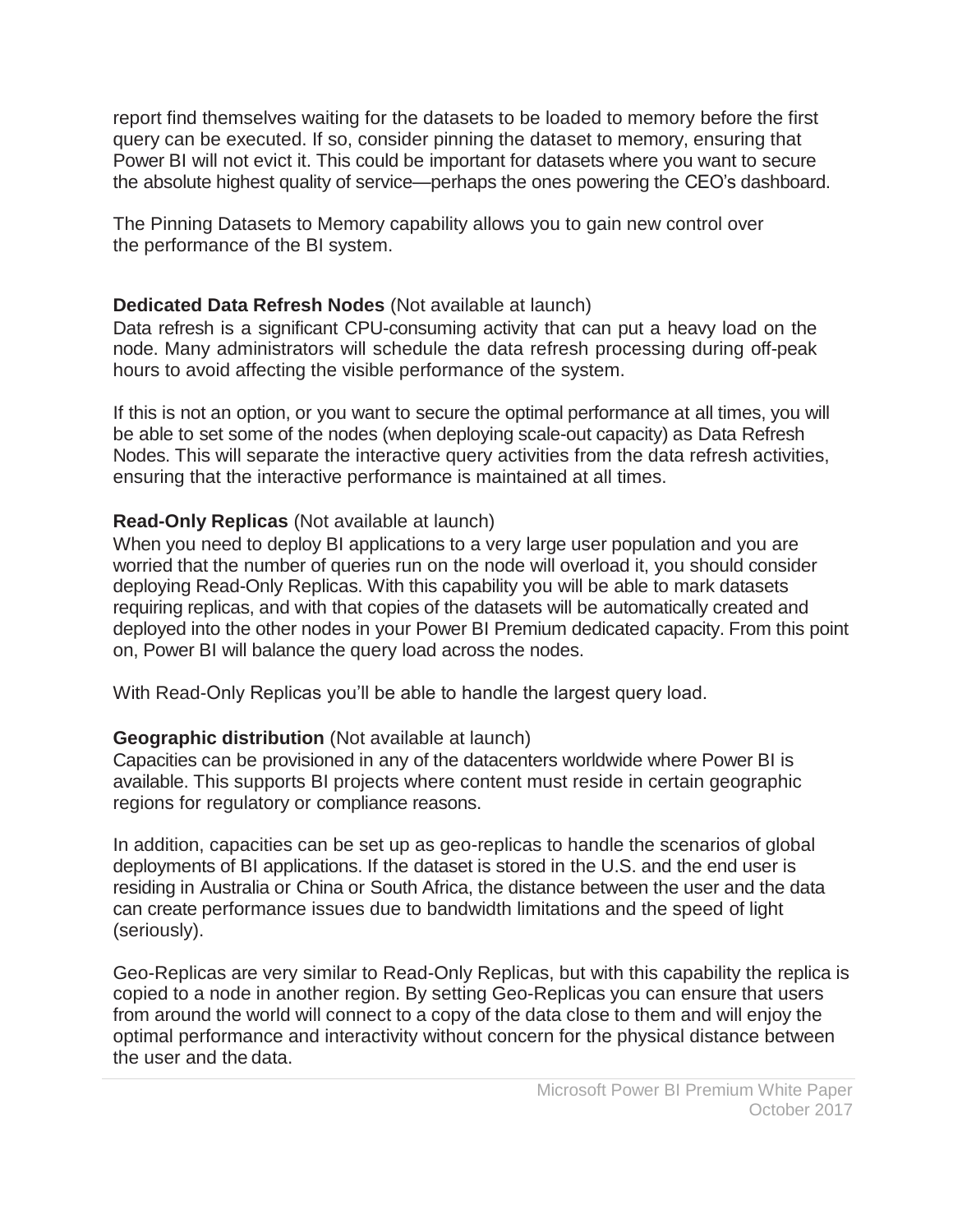#### **Road map cautions**

The discussion above covers some features that are have not yet been released. Although we at Microsoft are working hard to release those features as soon as possible, one must also take into account that some unexpected difficulties can come up that may delay or change the road map outlined.

**"Predictions are hard, especially of the future." –Yogi Berra**

Additional Power BI Premium features not discussed above are being worked on, so keep your ears to the ground because more goodies are coming.

### In the cloud and on-premises: Power BI Report Server

The IT industry is moving to cloud architecture. Although the trend is clear, we do understand that different organizations are moving at different paces, and some have not fully reached the comfort zone, or the regulatory approval required to start moving sensitive data to the cloud.

Which BI product architecture should you select—cloud architecture or on-premises? Power BI Premium supports both, so you don't have to choose.

When you purchase Power BI Premium you not only get dedicated capacity nodes in the cloud, but also the new Power BI Report Server to be used on-premises.

Power BI Report Server is an incredibly rich and mature product that traces its roots to the popular SQL Server Reporting Services. On top of the rich paginated reporting functionality, Microsoft added the ability to serve Power BI Reports authored using Power BI Desktop, and deliver them in the Power BI mobile application—or through modern browsers or embedded in applications.

The Power BI Report Server is part of the Power BI Premium offering to allow you to build distributed hybrid BI systems that include cloud and on-premises mixed deployment. With the ability to pin visuals from reports on Power BI Report Server into the Power BI cloud service, you can now create dashboards that span both cloud and on-premises reports.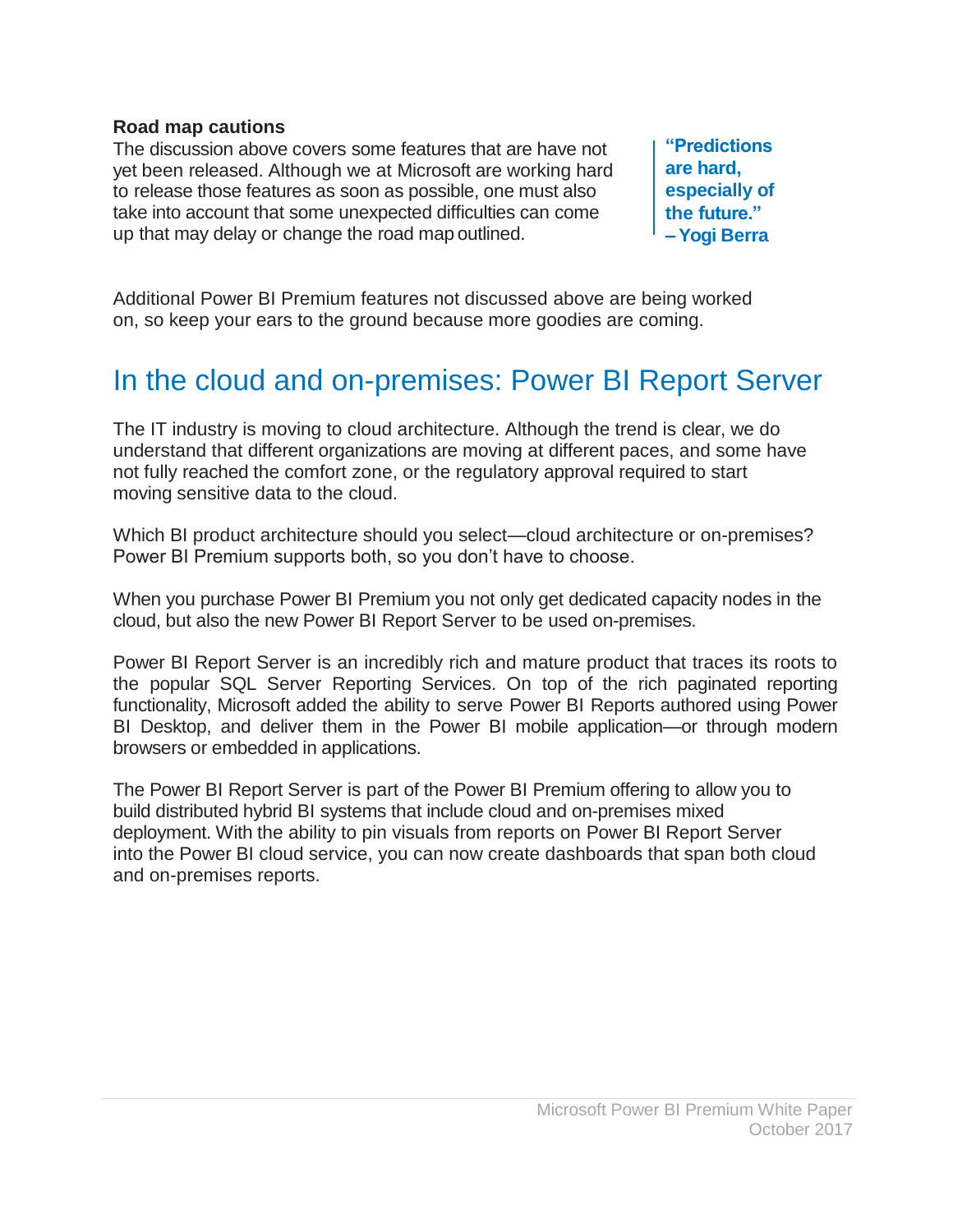With Power BI Report Server, you have full flexibility to decide what portions of the data and reports you want to keep on-premises and what portions should reside in the cloud. The same number of v-cores you have provisioned in the cloud can also be deployed onpremises through the Power BI Report Server. And you don't have to split the capacity you purchased:

When you deploy eight v-cores in the cloud, you also get to use eight cores on-premises for a total of 16 cores!

We at Microsoft went to great lengths to ensure compatibility between Power BI Report Server and the Power BI cloud service. This means that whenever you are ready to transition more of the content to the cloud, all you have to do is simply upload the reports from Power BI Report Server to the Power BI cloud service and you are ready to rock.

### Power BI Premium — common scenarios

Power BI Premium is ideal for several distinct analytics use cases. These use cases are not mutually exclusive and can be used in concert in one organization.

#### **Baseload capacity**

Perhaps the most common use case for Power BI Premium is the centralized provisioning of a baseload capacity by IT or a central BI function for the general use by an entire organization ("baseload" comes from the world of power utilities and means the constant power capacity available at any given time). In this scenario, we expect many authors to create diverse BI content and applications to be shared with a large number of people.

The baseload capacity is intended to support a large number of projects, some now and some in the future, and there is no way (or desire) to specify in advance the specific content or applications that will be created or the intended user base for those. Premium Capacity administrators typically do not get involved in specific projects; instead, their job is to set general policies and most important to make sure that there is enough baseload capacity provisioned for the org to support all the ongoing activities.

Baseload capacity can also be used to support enterprise self-service use cases, where self-service users need higher data size limits or geographic dispersion. For this use case, Premium will complement Power BI Pro licenses for self-service users who are creating or collaborating on content.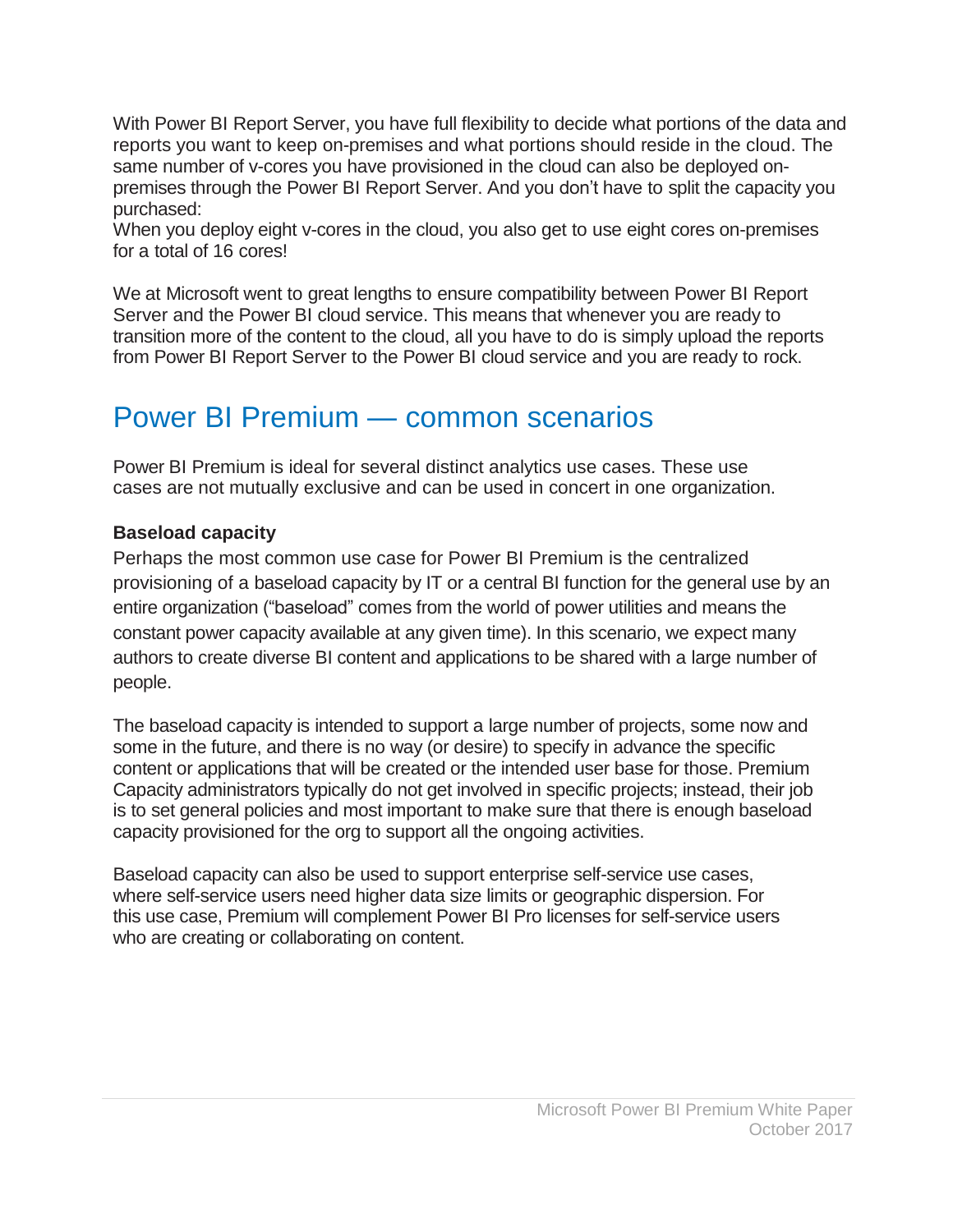To enable the baseload scenario, the Power BI Premium administrator will add all the employees into the capacity assignment list, and from that point on all the content authored in the organization will be hosted and served through the dedicated capacity.

With the capacity in place, the organization immediately enjoys the ability to have unlimited Power BI apps creation and distribution by any Pro user to the whole organization, and the consumption of the apps by any user throughout the organization. In addition, all the user quotas and the default restrictions on dataset size and refresh rates are removed and are now in the control of the Capacity Administrator who can set new policies and have firm controls and governance of the performance and SLA of the BI system.

#### **Application capacity**

When a BI project needs to distribute a set of dashboards and reports to a large number of users, and in the absence of baseload capacity, Power BI Premium dedicated capacity can be deployed for the narrow purpose of supporting one specific application.

For example, the HR team may want to distribute a set of dashboards and reports to all the employees in the organization. The project team in HR will purchase and provision dedicated capacity and assign to it only their project. This narrow application targeting will allow the team to ensure that only the exact capacity needed for their Power BI app is deployed and they don't have to take any "freeloaders" onto their capacity. The HR application can then be distributed to all the employees with no additional per- user licensing costs.

In this scenario, the usage is limited to one (or few) known app(s) and the capacity provisioned can be fully tailored to the needs of that app. The administrator is typically part of the project team and will size and provision the capacity that will support the scale and load of that specific app.

With the capacity in place, the application team enjoys the unlimited application distribution of the Power BI app to the whole organization without the need to license the individual users. The capacity in this scenario is optimized for the scale, performance, and budget of the application project.

**Solution capacity allows each project or team in the organization to own and manage the optimized Premium Capacity specifically needed to support their application.**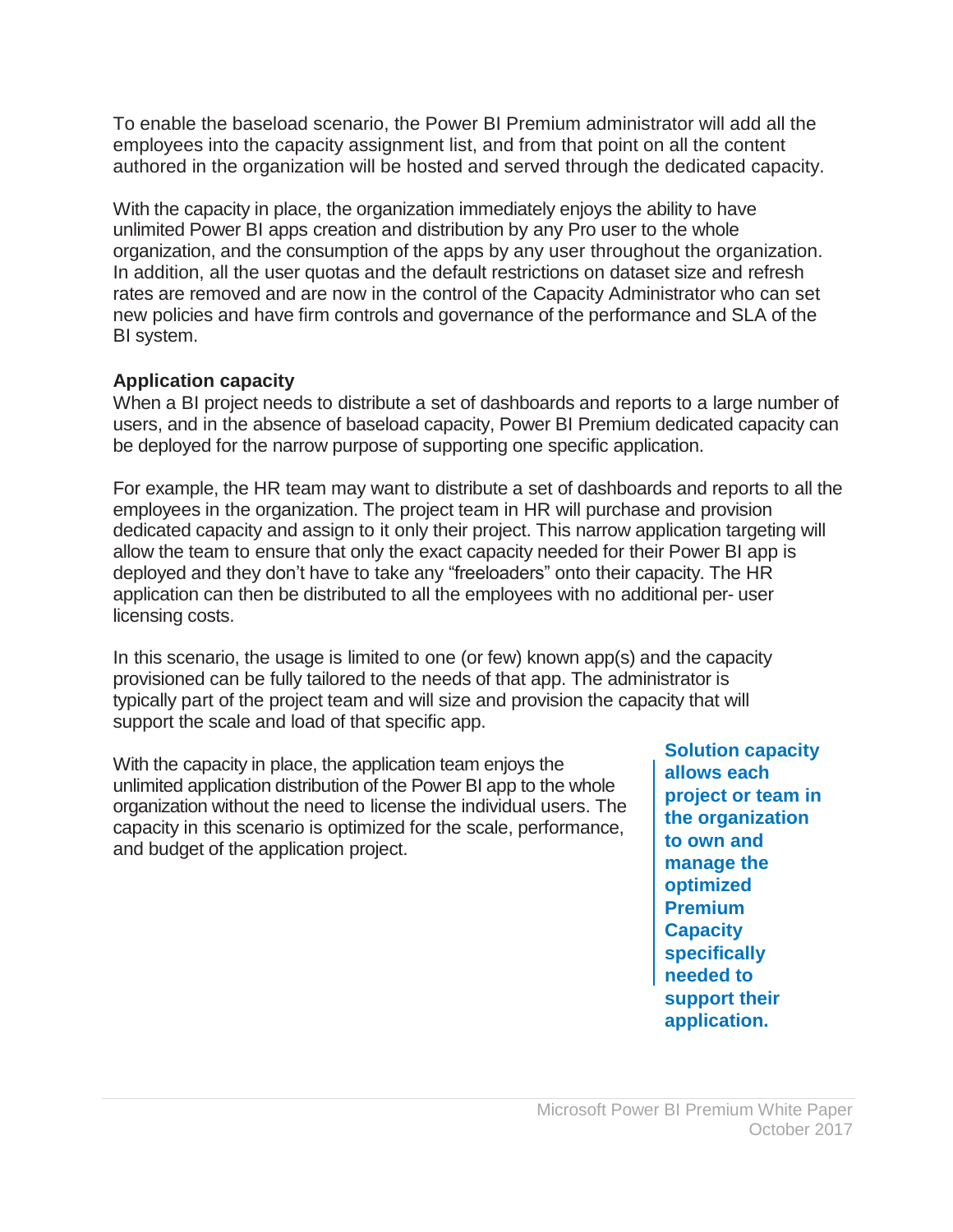#### **Customized capacity**

Even when a baseload capacity is available in the organization, certain projects or applications may have unique needs that go beyond the design point of the baseload capacity. In this case the project team will provision their own customized dedicated capacity and will host their own application.

Note: Different applications can be hosted on different capacity units inside the org without any effect on the user experience. The experience remains the same regardless of the content hosting topology.

Examples when customized capacity may be needed include the following:

- •**Extreme Scale –** the BI project requires verylarge Capacity Nodes that the baseload capacity does not have deployed.
- •**Extreme Distribution –** the project is designed to reach a very large population, much larger than the baseload capacity was designed to support.
- •**Extreme Peak –** the project is designed for a specific moment in time perhaps the Olympic Games or the presidential election. For that time an extreme load

is projected on the system, which the baseload capacity cannot support.

• **Extreme SLA –** BI solution owners want to ensure the most optimized performance for their project and they don't want any interference from other applications in the organization. An example would be the BI solution for the CEO dashboard.

In these scenarios, the project team will provision and manage their own customized capacity that will be used by their application only, while the rest of the organization will continue to use the baseload capacity. Power BI consolidates the content and applications hosted on all the Capacity Nodes and provides end users with a single pane of glass view of all the BI content in the organization.